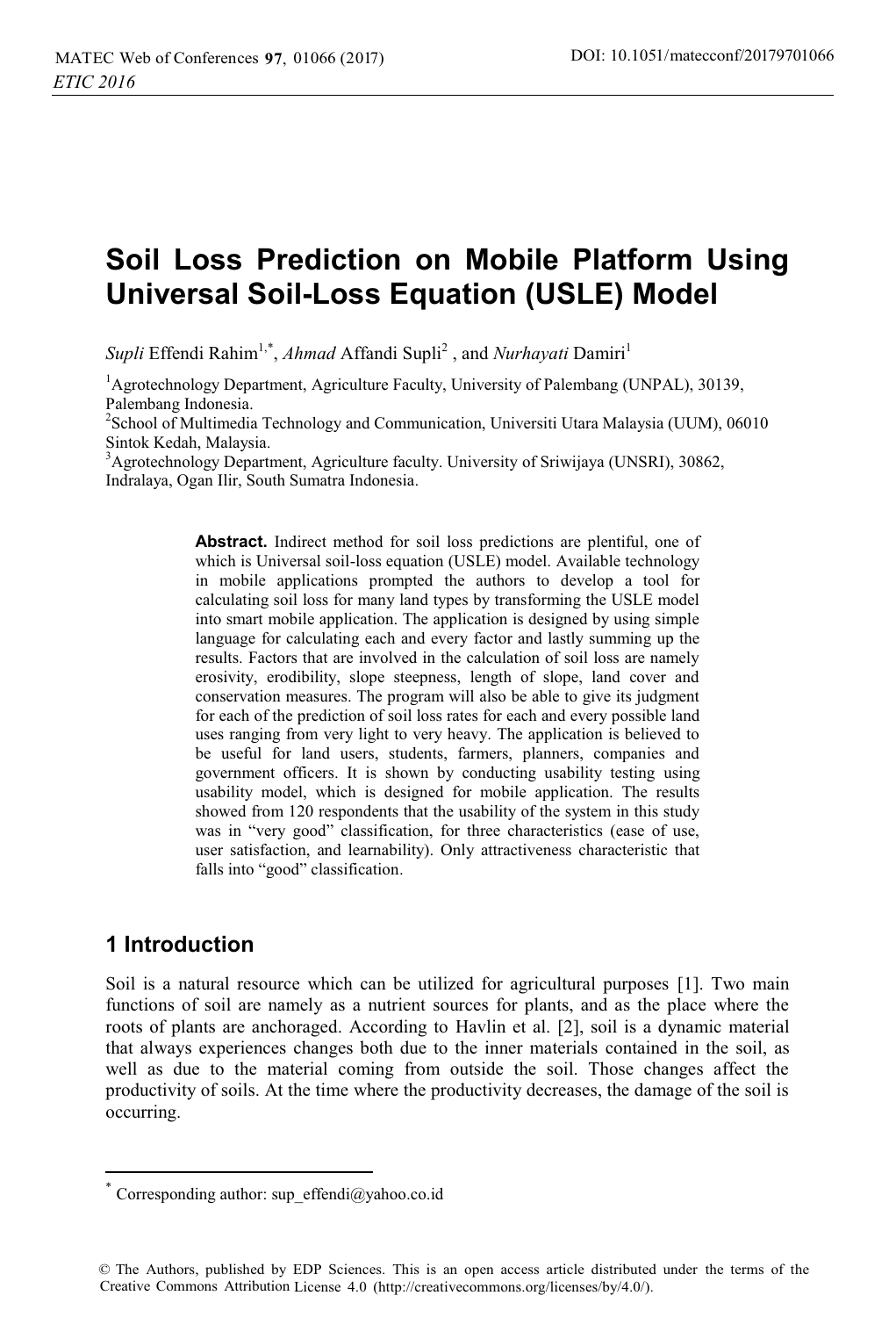Soil erosion is one of the important processes that cause soil damage. Erosion is simply the movement of material from one place to another by certain media such as running water, rainfall, wind, etc. Movement of soil from a place to another cause a number of unwanted impacts namely the openness of a land and the nutrients that are needed by plants disappear as part of the nutrients are eroded. Meanwhile, in places where the eroded soils that are sedimented cause disturbances of waterways or canals, if it is sedimented in rivers and lakes they may cause the decline in water surface quality [3, 4]. Nonetheless, Rahim [1] stated that sedimentation derived from erosion in upper parts can cause the increase of soil fertility in the lower parts of certain areas.

Knowing the rate of soil erosion in a given land is important for apart from knowing the amount of soil being eroded, the rate is useful in finding the solution for the problem through programs of prevention, rehabilitation and control. Such programs require data from soil erosion predictions. Soil erosion predictions can be conducted both direct and indirect methods. Predicting soil loss indirect means is difficult to do as it is time consuming. Indirect method for soil loss predictions are plentiful, one of which is USLE (Universal soil-loss equation). Apart from its weaknesses, the USLE model is widely used and so far it can produce reasonable data for land use planning.

According to Suripin [3], USLE is designed for long term prediction for soil erosion that is taking place in an area. The equation can also predict the soil erosion taking place in non-agricultural lands. However, the equation cannot be used to predict the sedimentation and cannot calculate sediments from gully erosion, river bank erosion and river bed erosion. The main reason why USLE is widely used is because the model is relatively simple and parameter inputs for the model are relatively easy to derive.

Prediction model for soil erosion using USLE is an empirical model that is taking into account a number of factors namely rainfall, soil characteristics and management of the land as well as of the plant. In a book written by Rahim [1], it is clearly described that the erosion rate prediction for an area can be conducted manually by calculating each and every factor that contribute to the eroding soils taking place in a given area.

The availability of mobile application that is most prevalent in the world nowadays prompted the authors to develop more quickly and practical in calculating soil loss that may occur in an area. This paper focuses on the development of a mobile application as a tool for calculating of factors that contributes to the soil erosion taking place in an area. This application is equipped with a very useful program, especially for the students of Faculty of Agriculture, Faculty of Technology – Civil engineering department, and Faculty of Forestry. This paper tries to describe the use mobile applications as a practical and fast tool for calculating soil erosion taking place in given areas.

The study foresees the need for the improvement in styles for calculating the soil erosion taking place in areas that is planned for certain land uses. The tool can offer recommendations for better management for a given land by knowing the factors that need proper correction and treatments as to reduce soil erosion that may occur during the utilization of the lands for various uses.

#### **2 The framework for universal soil loss equation**

Soil erosion model is the describing mathematically the processes of detachment, transportation and deposition of soil particles on the surface of a land. There exist many erosion models which were developed, namely USLE, and several other empirical models such as Revised Universal Soil Loss Equation (RUSLE), Modified Universal Soil-Loss Equation (MUSLE), which were developed from the concept of USLE itself. One of the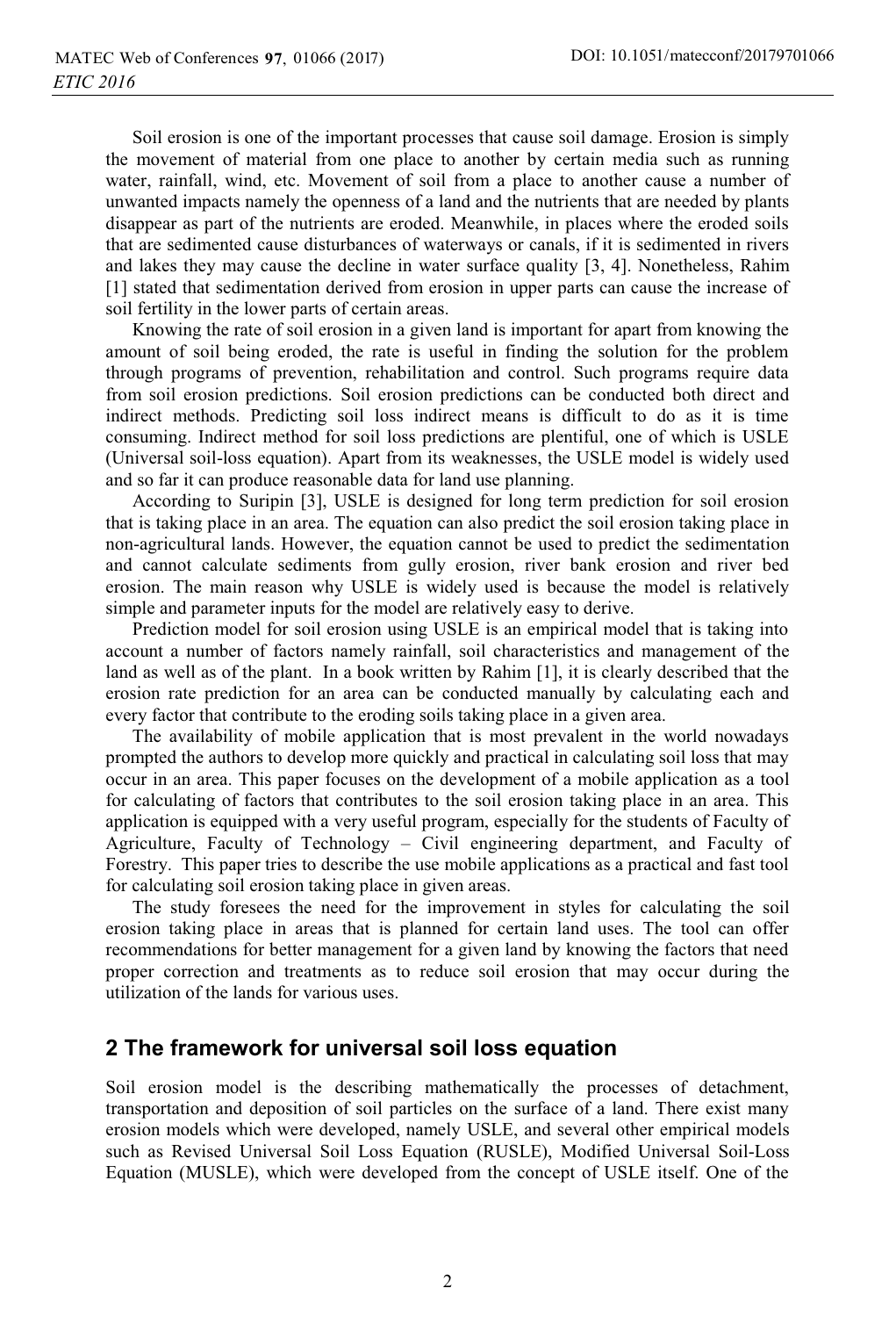physical model after USLE is called Griffith University Erosion System Template (GUEST) [5, 6].

Erosion model USLE has made possible planners to predict soil erosion taking place in any given land at certain slopes, at certain rainfall patterns, for a number of soil types and the implementation of conservation measures. USLE was designed for long term soil erosion prediction. The equation can also predict the soil erosion in many land types [7].

In calculating the hazard of soil erosion in a given land the factors need to considered are rainfall, length of slope, slope steepness, soil characteristics, land cover and conservations measures. Main factors for erosion to take place are rainfall and the existence of runoff. With the factors, the rate of erosion can be determined with USLE that was firstly developed by Wischmeier and Smith [8], as also narrated by Rahim [1].



where:  $A =$  Annual eroded soil (tonnes/ha)

- $R$  = Erosivity
- $K =$  Erodibiity
- $LS = Length$  and steepness of slopes
- $P =$  Conservation measures
- $C = C$ ropping management

In our study, erosivity factor is calculated using formula:

$$
R = 6.119 (RAIN)^{1.21} (DAYS)^{-0.47} (MAXP)^{0.53}
$$
 (2)

where:  $R = Average monthly Erosivity index$ 

RAIN = Average monthly rainfall  $(cm)$ 

DAYS = Average monthly rain days

 $MAXP = Maximum$  rainfall in 24 hours in the mentioned month

Erodibility factor is calculated using the following formula:

$$
100 K = (2.1 M1.14) (12 – OM) + 4.20 (s-2) + 3.23 (p-3)
$$
 (3)

where: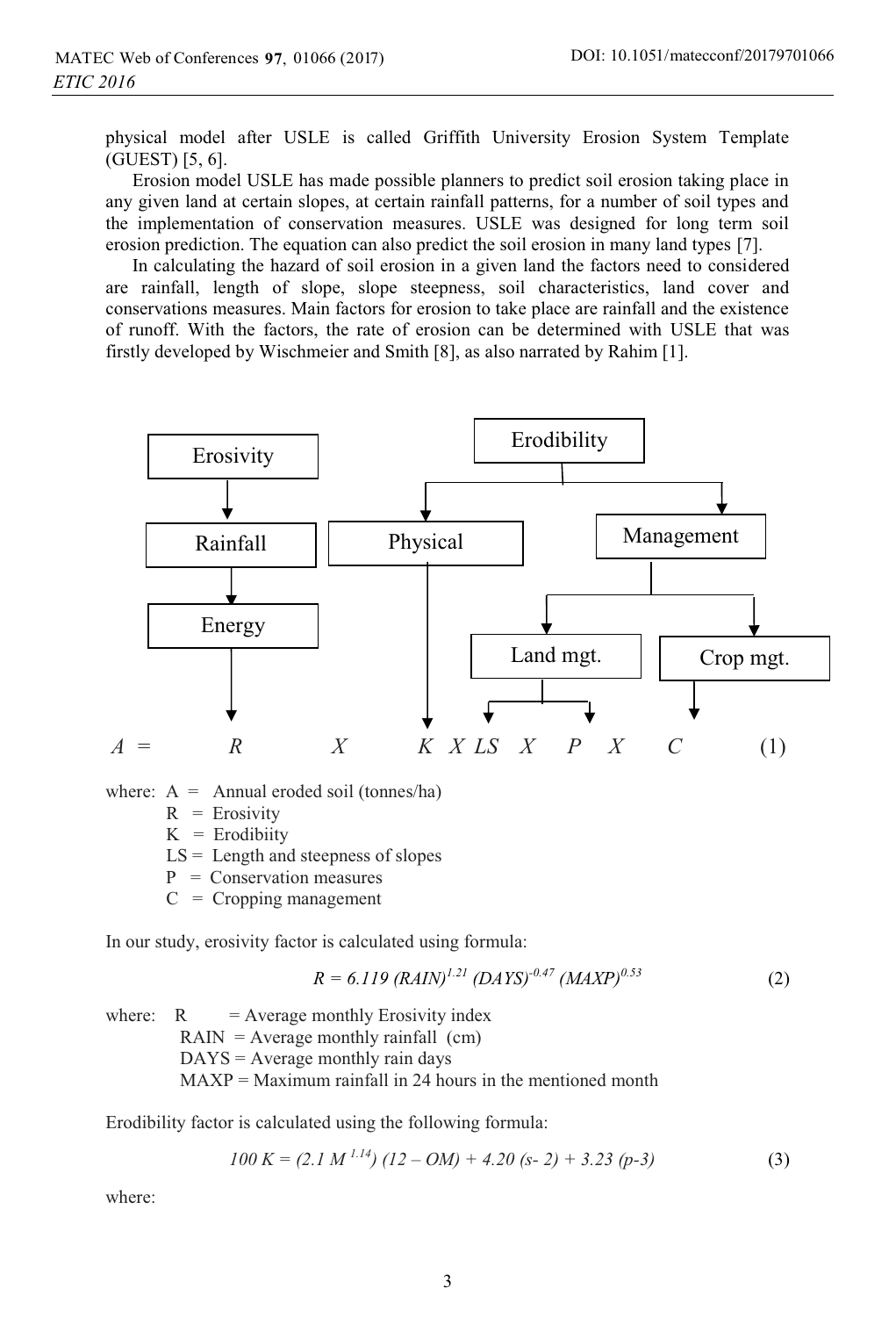$K =$  Soil erodibility  $OM =$  Organic matter  $(\%)$  $S =$ soil structure code  $P =$  permeability of soil code  $M = M$  value can be also estimated if only known the soil texture Slope length factor is defined mathematically as follows:

$$
L = (l/22, 1)^m \tag{4}
$$

Slope Steepness is defined mathematically as:

$$
S = (0.43 + 0.30s + 0.04s^2) / 6.61
$$
\n<sup>(5)</sup>

where:  $S =$  actual slope steepness  $(\%)$ 

Land cover factor shows the overall effect of vegetation factor, soil surface condition, mulch, and land management which affect soil loss. The following table shows the values of C factor.

Spesific conservation measures have been made for the soils in many places. In Java such values have been determined.

#### **3 Application for soil-loss prediction**

Attempts to mobile applications for assessing land suitability conducted by Rahim et al. [9] have proved that such a simple and practical means to assess the suitability of the land is possible. In the current work, authors tried to use the principle to calculate the rate of soil loss from any given land uses. Since all land users always find it difficult to do when dealing with large amounts of data coming from the land quality of laboratory analysis of the soil and the availability of data Geo-physics and climate throughout Indonesia and in the world. What is important here is that much remains to be done when dealing with planning and monitoring of the soil loss rates of land uses.

Approach and soil loss calculation methods traditionally applied by land users no longer can be widely recommended. Indonesian government, in this case, the Department of Agriculture, can no longer be silent without giving a quick solution to provide a tool for planners to calculate rates of soil erosion rates of any given land. Authors, with the help of sponsors, will complete in one year or over a program that is friendly to the tablet, apple or windows that serve as a tool for calculating soil loss rates of given land uses in agricultural practices in general. This is very needed by farmers in remote areas of Indonesia.

Results of screenshot of the application can be seen at the figures below (see Figure 1 and Figure 2) :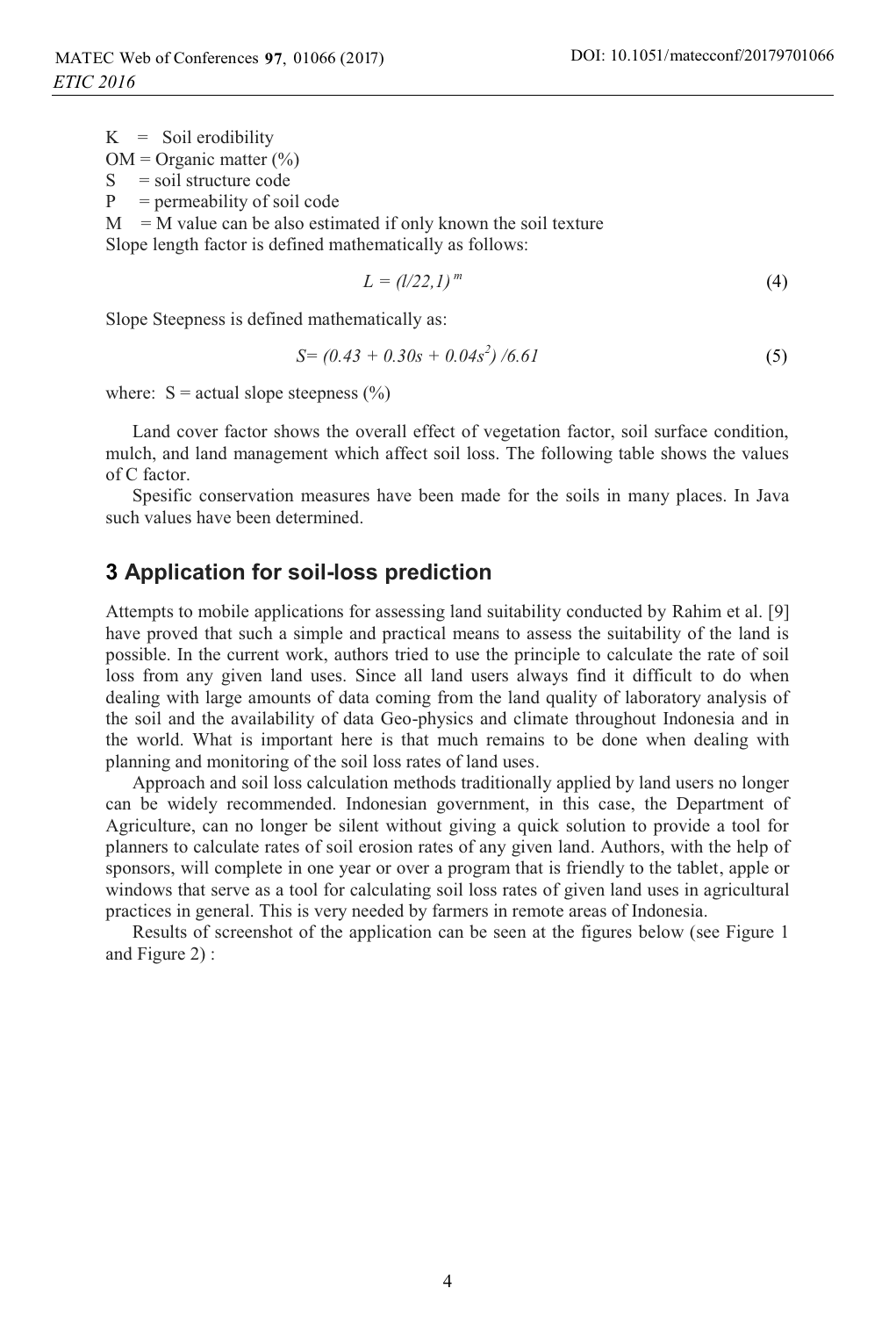| usic prediction                                                                                                                                                                                                                                                                                                                                                                         | usle prediction                                                  | usle prediction                                           |
|-----------------------------------------------------------------------------------------------------------------------------------------------------------------------------------------------------------------------------------------------------------------------------------------------------------------------------------------------------------------------------------------|------------------------------------------------------------------|-----------------------------------------------------------|
| 1. is the slope on your land more than 45<br>percent?                                                                                                                                                                                                                                                                                                                                   | 2. Please enter the average rainfall in the<br>area of your land | 3a. what is percentage slope of your land?<br>$(0 - 45)%$ |
| yes                                                                                                                                                                                                                                                                                                                                                                                     |                                                                  | in percentage                                             |
| O <sub>no</sub>                                                                                                                                                                                                                                                                                                                                                                         | Submit                                                           | 3b. what is the lenght of your land?                      |
| Submit                                                                                                                                                                                                                                                                                                                                                                                  |                                                                  | in meter                                                  |
| 1000% (10 in 1) = 84.29"<br>500% (5 in 1) ~ 78.69"<br>$\begin{array}{c} 300\% \end{array} \begin{array}{c} (3\,m\,1) \end{array} \begin{array}{c} +\,7157^{\circ} \\ -\,6343^{\circ} \\ 100\% \end{array}$<br>100% (1 in 1) = 45°<br>$75\%$ (3 in 41 = 36 87 <sup>e</sup> )<br>50% (1 in 2) = 2657*<br>40% (2 in St = 31.80")<br>30% (3 in 10 = 16.70*<br>$20\%$ (1 in 51 $\div$ 11 31" |                                                                  | 3c. what is the depth of your land?<br>in meter           |
| $10\%$ (1 in $10 \approx 5.71$ <sup>*</sup><br>O%<br>$= 0$<br>$-$ gode $-$ stops                                                                                                                                                                                                                                                                                                        |                                                                  | Submit                                                    |
|                                                                                                                                                                                                                                                                                                                                                                                         |                                                                  |                                                           |

**Fig. 1.** The usle app questions.

|                    |                                                                                                                    |         |    |                              |                                                                                                                          | Ω       |
|--------------------|--------------------------------------------------------------------------------------------------------------------|---------|----|------------------------------|--------------------------------------------------------------------------------------------------------------------------|---------|
|                    | usie prediction.                                                                                                   |         |    |                              | Table determining texture class in the field                                                                             |         |
|                    |                                                                                                                    |         |    | Soil Texture Class           | Characteristic of Soil                                                                                                   | M Value |
|                    |                                                                                                                    |         |    | Sand (S)                     | Very rough, not forming rolls, and<br>not sticky                                                                         | 3035    |
|                    |                                                                                                                    |         | 4. | Loamy sand (LS)              | Very rough, forming ball that is<br>easily broken, and a bit sticky                                                      | 3245    |
|                    | 4. Insert the M value based on USDA table                                                                          |         | be | Sandy Loam (SL)              | Rather rough, forming ball that is<br>easily broken, and a bit sticky                                                    | 4005    |
| below.             |                                                                                                                    |         |    | Loam (L)                     | Feeling not rough and not<br>slippery, forming firm ball, can a<br>bit form rolls on shiny surfaces.<br>and sticky.      | 4380    |
| M value            |                                                                                                                    |         |    | Silty Loam (SiL)             | Slippery, forming a firm ball, can<br>be a bit formed rolls on shiny<br>surfaces, and rather sticky                      | 6330    |
|                    | Submit                                                                                                             |         |    | $S\ddot{\equiv}tS0$          | Feeling very slippery, forming a<br>firm ball, can a bit formed rolls on<br>shiny surfaces, and rather sticky            | 8245    |
|                    | Table determining texture class in the field                                                                       |         |    | Clay Loam (CL)               | Feeling rather rough, forming<br>rather firm ball (moist), forming<br>rolls that are easily broken, and<br>rather sticky | 2830    |
| Soil Texture Class | Characteristic of Soil                                                                                             | M Value |    | Silty Clay Loam<br>(5C1)     | Feeling rather rough, forming<br>rather firm ball (moist), forming                                                       | 3770    |
| Sand (S)           | Very rough, not forming rolls, and<br>not sticky                                                                   | 3035    |    |                              | rolls that are easily broken, and<br>rather sticky                                                                       |         |
| Loamy sand (LS)    | Very rough, forming ball that is<br>easily broken, and a bit sticky                                                | 3245    |    | Silty Clay Loam<br>$(5)$ CLY | Feeling slippery clearly, forming a<br>firm ball, shiny rolls, sticky                                                    | 2160    |
| Sandy Loam (SL)    | Rather rough, forming ball that is<br>easily broken, and a bit sticky                                              | 4005    |    | Sandy Day (SC)               | Feeling slippery rather rough.<br>forming ball in dry condition.<br>difficult untwisted, easily rolled,                  | 1215    |
| Loam (L)           | Feeling not rough and not<br>slippery, forming firm ball, can a<br>bit form rolls on shiny surfaces.<br>and sticky | 4380    |    | Silty Clay (SIC)             | and sticky<br>Feeling rather sticky, forming ball<br>in dry condition, difficult<br>untwisted, easily rolled, and        | 2510    |
| Silty Loam (SiL)   | Slippery, forming a firm ball, can<br>be a bit formed rolls on shiny<br>surfaces, and rather sticky                | 6330    |    |                              | sticky                                                                                                                   |         |
| Silt (Si)          | Feeling very slippery, forming a                                                                                   | 8245    |    | SIHANI                       | Feeling very slippery. Tomling a                                                                                         | 8245    |
|                    |                                                                                                                    |         |    |                              |                                                                                                                          |         |

**Fig. 2.** Zooming feature.

The application is very straight forward and very easy to run in order to calculate the soil loss rates of users. The all variables in section 2 are all converted into 9 questions, which are easy to understand and have further detail description at several questions (see example in Figure 2), in a way to extract all information from a user. The zooming feature (Figure 2) is also provided in the app to see more clearly the additional description. Lastly, the result will be showed as a conclusion of soil loss rate (Figure 3). The conclusion for soil loss rate classification is given promptly (Figure 3) which shows factors that require treatments if the soil loss rate can be lowered to be allowable rates.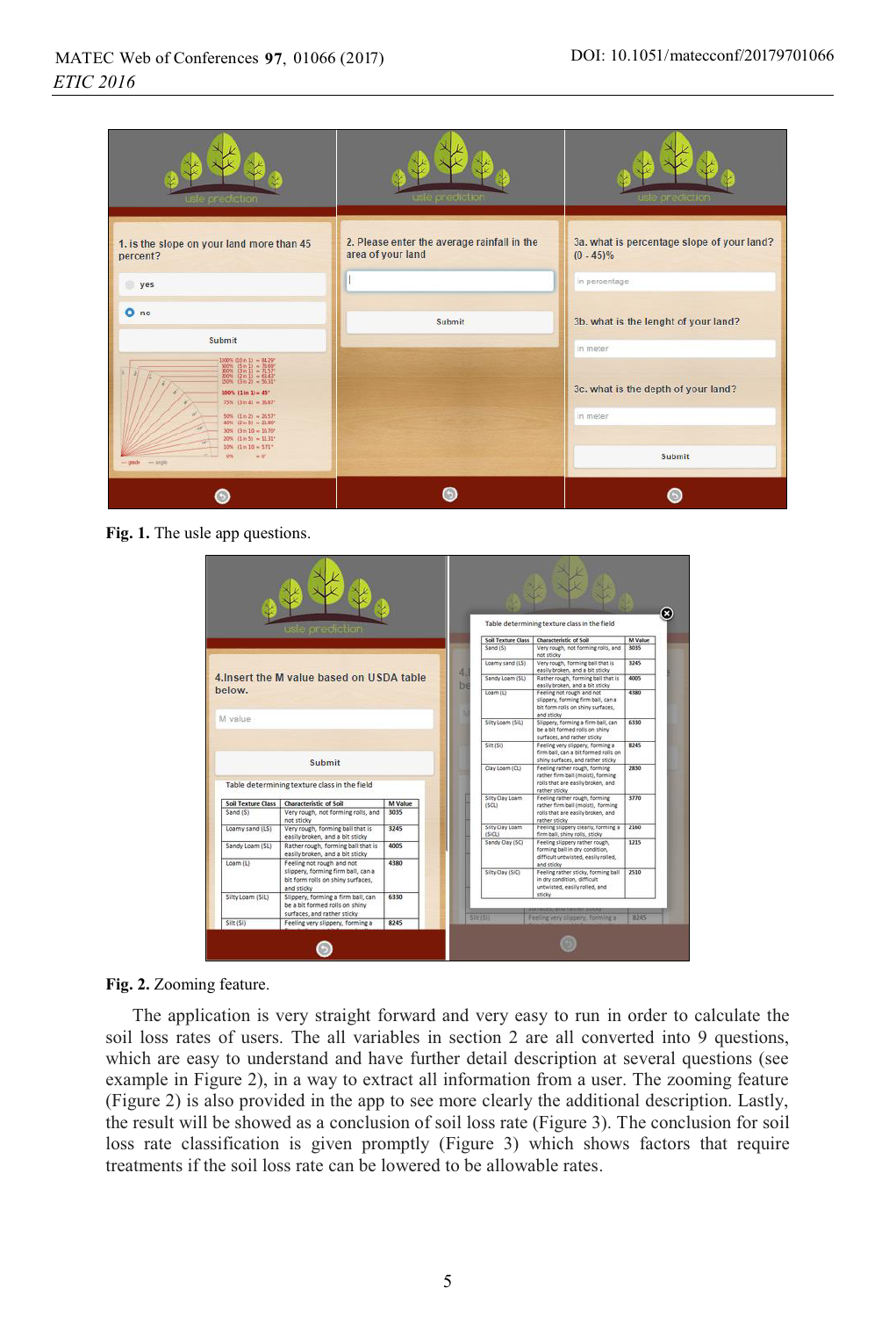|                                                                                 |             | Erosion Hazard (ton/ha/year) |          | <b>Class</b>                       |                  |                                                          |
|---------------------------------------------------------------------------------|-------------|------------------------------|----------|------------------------------------|------------------|----------------------------------------------------------|
| Done!!!, Thank you for filling all the<br>questions before, Please press button | <15         |                              |          |                                    |                  |                                                          |
|                                                                                 | $15 - 60$   |                              | $_{II}$  |                                    |                  |                                                          |
|                                                                                 | $60 - 180$  |                              | III      |                                    |                  |                                                          |
| below to proceed                                                                | $180 - 480$ |                              | IV       |                                    |                  |                                                          |
| Result                                                                          | >480        |                              | V        |                                    |                  |                                                          |
|                                                                                 | The depth   |                              |          | <b>Erosion Hazard Class Levels</b> |                  |                                                          |
| Your erosion hazard is:                                                         | of land     | п                            | Ш        | Ш                                  | <b>IV</b>        | $\mathbf{v}$                                             |
| 131.87063546017487(ton/ha/year)                                                 | >90         | <b>Very Low</b>              | Low      | Moderate                           | High             |                                                          |
|                                                                                 | $60 - 90$   | Low                          | Moderate | High                               | <b>Very High</b> |                                                          |
| In the class: 3 with the depth of                                               | $30 - 60$   | Moderate                     | High     | <b>Very High</b>                   | <b>Very High</b> | <b>Very High</b><br><b>Very High</b><br><b>Very High</b> |

**Fig. 3.** The result of soil loss.

## **4 Usability of the application**

In order to measure the system's usability in this study, the authors adapt a model developed by [10]. This model is chosen due to the usability measurement is specifically designed for mobile application. The usability characteristic in this model is categorized into four characteristic: ease of use, user satisfaction, attractiveness, learnability. The authors then measure all variables using descriptive analysis in SPPS software. Beforehand, convenience sampling was chosen, in which the respondents were obtained from any members of the population who are conveniently available to provide it [11]. Furthermore, [12] reported that in order to determine the sample size, there exist rules of thumb that could be used:

- i. Sample capacities larger than 30 and less than 500 are suitable for most research.
- ii. For simple experimental research with tight experimental controls, successful research can be achieved with samples as small as 10 to 20 in size.

Therefore, all in all, this study managed to gather 120 responses to be involved in the experiment. The demography is exhibited in table 1 below:

|       |          | <b>Frequency</b> | <b>Percent</b> | <b>Valid Percent</b> | <b>Cumulative Percent</b> |
|-------|----------|------------------|----------------|----------------------|---------------------------|
|       | lecturer | 34               | 28.3           | 28.3                 | 28.3                      |
|       | employee | 30               | 25.0           | 25.0                 | 53.3                      |
| Valid | students | 18               | 15.0           | 15.0                 | 68.3                      |
|       | farmer   | 38               | 31.7           | 31.7                 | 100.0                     |
|       | Total    | 120              | 100.0          | 100.0                |                           |

All respondents were then required to fill the usability questionnaire that represents all the characteristics mentioned earlier. The questioner used the likert scale of 5 point (see Figure 4).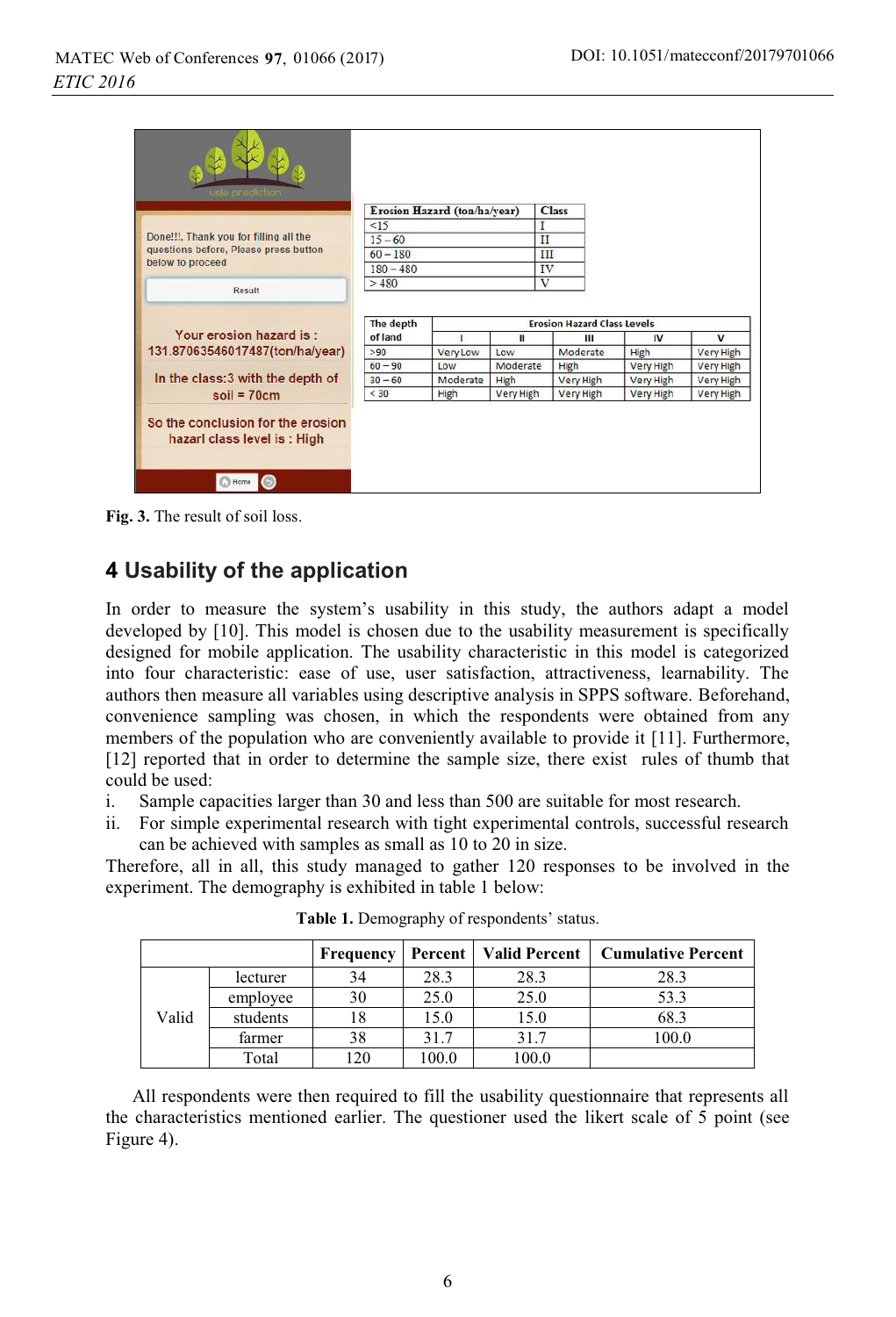

**Fig .** Linkert Scale 5-point **4**

Then the all answers were analyzed by using descriptive analysis frequency. The calculation about mean, minimum, and maximum are analyzed. The results are shown as follows (see Table 2 and Table 3):

**Table 2.** Sub-characteristic Statistic Results

| <b>Descriptive Statistics</b> |     |      |                   |        |                       |  |
|-------------------------------|-----|------|-------------------|--------|-----------------------|--|
|                               | N   |      | Minimum   Maximum | Mean   | <b>Std. Deviation</b> |  |
| Ease of use                   | 120 | 2.00 | 5.00              | 4.0750 | .60311                |  |
| User satisfaction             | 120 | 2.00 | 5.00              | 3.9611 | .65277                |  |
| Attractiveness                | 120 | 2.00 | 5.00              | 3.1972 | 1.15186               |  |
| Learnability                  | 120 | 3.00 | 5.00              | 4.3375 | .62565                |  |
| Valid N (listwise)            | 120 |      |                   |        |                       |  |

To interpret the results, the usage of five-point scale is used (see Table 3).

| <b>Table 3.</b> The five-point Likert Scale. |                       |  |  |
|----------------------------------------------|-----------------------|--|--|
| Gap                                          | <b>Classification</b> |  |  |
| $00 - 1.80$                                  |                       |  |  |

| Gap           | <b>Classification</b> |
|---------------|-----------------------|
| $1.00 - 1.80$ | Poor                  |
| $1.81 - 2.61$ | Fair                  |
| $2.62 - 3.41$ | Good                  |
| $3.42 - 4.42$ | Very Good             |
| $4.43 - 5.23$ | Excellent             |

Based on Table 3, it can be clearly seen that almost all characteristics in table 2 reached in the range between 3.19 and 4.34 points. Thus, the attractiveness's characteristic (3.19) falls into good classification. Nevertheless, the results for the other characteristics (ease of use, user satisfaction and learnability) are included in very good classification, which have mean score 4.07, 3.96 and 4.33 respectively. It can be concluded that all respondents have very good perspective in usability of the mobile application in general.

## **5 Concluding remarks**

A new solution for soil loss calculation is simple to run by changing the USLE model in smart mobile applications as the appropriate tool in lieu of soil loss calculation system which is manual. This application is designed with a simple language for each factor and also by utilizing Based System (RBS), an algorithm rules. Soil loss calculation in this paper is begun by calculating the erosivity factor, followed by erodibility, slope length, slope steepness, land cover and conservation measures. The program is also designed to give the user classifications of rates of calculated soil loss of a given land and suggesting factors that require further treatments as to lower any high rate of soil erosion so that it will become allowable one. Computer-based program has been designed and implemented as a means of calculating soil loss of any given land use. This program will be designed according to cross platform technology such as tablet, apple and windows. The program urgently need